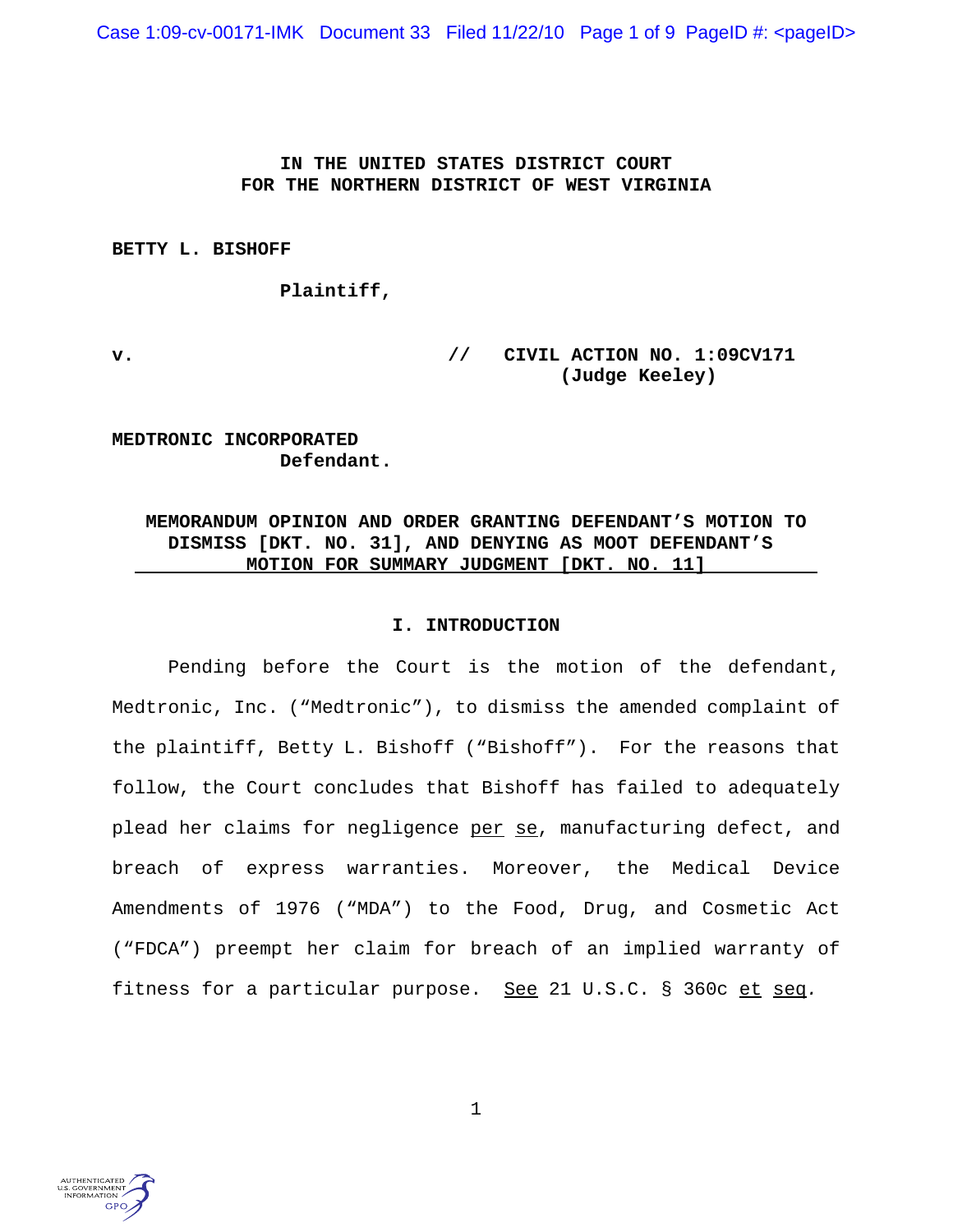### **BISHOFF V. MEDTRONIC 1:09CV171**

# **MEMORANDUM OPINION AND ORDER GRANTING DEFENDANT'S MOTION TO DISMISS [DKT. NO. 31], AND DENYING AS MOOT DEFENDANT'S MOTION FOR SUMMARY JUDGMENT [DKT. NO. 11]**

## **II. FACTUAL AND PROCEDURAL HISTORY**

On December 23, 2009, Bishoff filed a pro se complaint alleging that she had experienced "repeated inappropriate shock therapy" from a Sprint Quattro Lead ("Quattro Lead"), causing "constant pain in [her] shoulder and left arm." On April 12, 2010, Medtronic, the manufacturer of the Quattro Lead, moved for summary judgment against Bishoff's claims (dkt. no. 11). Bishoff subsequently retained counsel, and, on June 21, 2010, filed an amended complaint (dkt. no. 30).

Bishoff's amended complaint alleges that, on or about December 25, 2007, she experienced repeated shocks due to a fracture in the Quattro Lead of her InSync II Marquis Defibrillator. The amended complaint alleges further that, in early 2007, Medtronic became aware of fracturing problems in a product similar to the Quattro Lead, the Sprint Fidelis Lead ("Fidelis Lead"), and recalled that device in October 2007. After learning about the Fidelis Lead recall, Bishoff reportedly became concerned "that she may have one of the defective leads," and contacted a representative at Medtronic who "informed [Bishoff] that her lead was fine and not subject to the recall."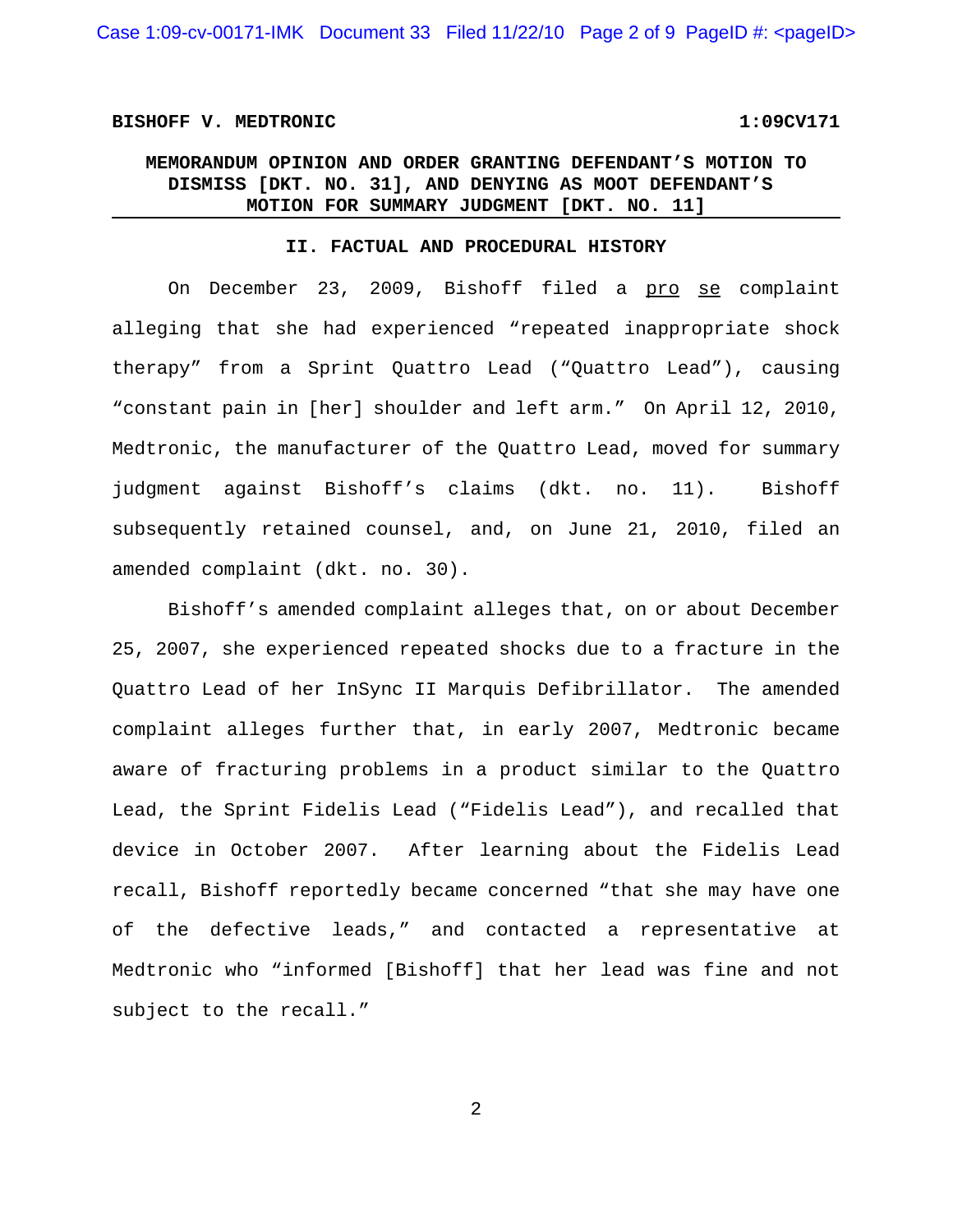### **BISHOFF V. MEDTRONIC 1:09CV171**

# **MEMORANDUM OPINION AND ORDER GRANTING DEFENDANT'S MOTION TO DISMISS [DKT. NO. 31], AND DENYING AS MOOT DEFENDANT'S MOTION FOR SUMMARY JUDGMENT [DKT. NO. 11]**

Despite this reassurance, Bishoff alleges that Medtronic knew that one out of every one hundred of its Quattro Lead devices would fail thirty months after implantation. Bishoff asserts that Medtronic failed to provide her with this information, and that her Quattro Lead failed approximately forty-seven months after implantation. Based on these allegations, Bishoff seeks to recover damages based on theories of  $(1)$  negligence per se,  $(2)$ manufacturing defect, (3) breach of expressed warranties, and (4) breach of an implied warranty of fitness for a particular purpose.

## **III. STANDARD OF REVIEW**

When reviewing a motion to dismiss, a court must accept the factual allegations in the plaintiff's complaint as true. Ashcroft v. Iqbal, 129 S. Ct. 1937, 1949-50 (2009). Only a complaint that states a plausible claim for relief, however, will survive a motion to dismiss. Id. "Threadbare recitals of the elements of a cause of action, supported by mere conclusory statements," do not satisfy this requirement. Id. at 1949.

#### **IV. DISCUSSION**

As a threshold matter, Bishoff did not file a response opposing Medtronic's motion to dismiss and, accordingly, pursuant to Federal Rule of Civil Procedure Rule 41(b), the Court, in its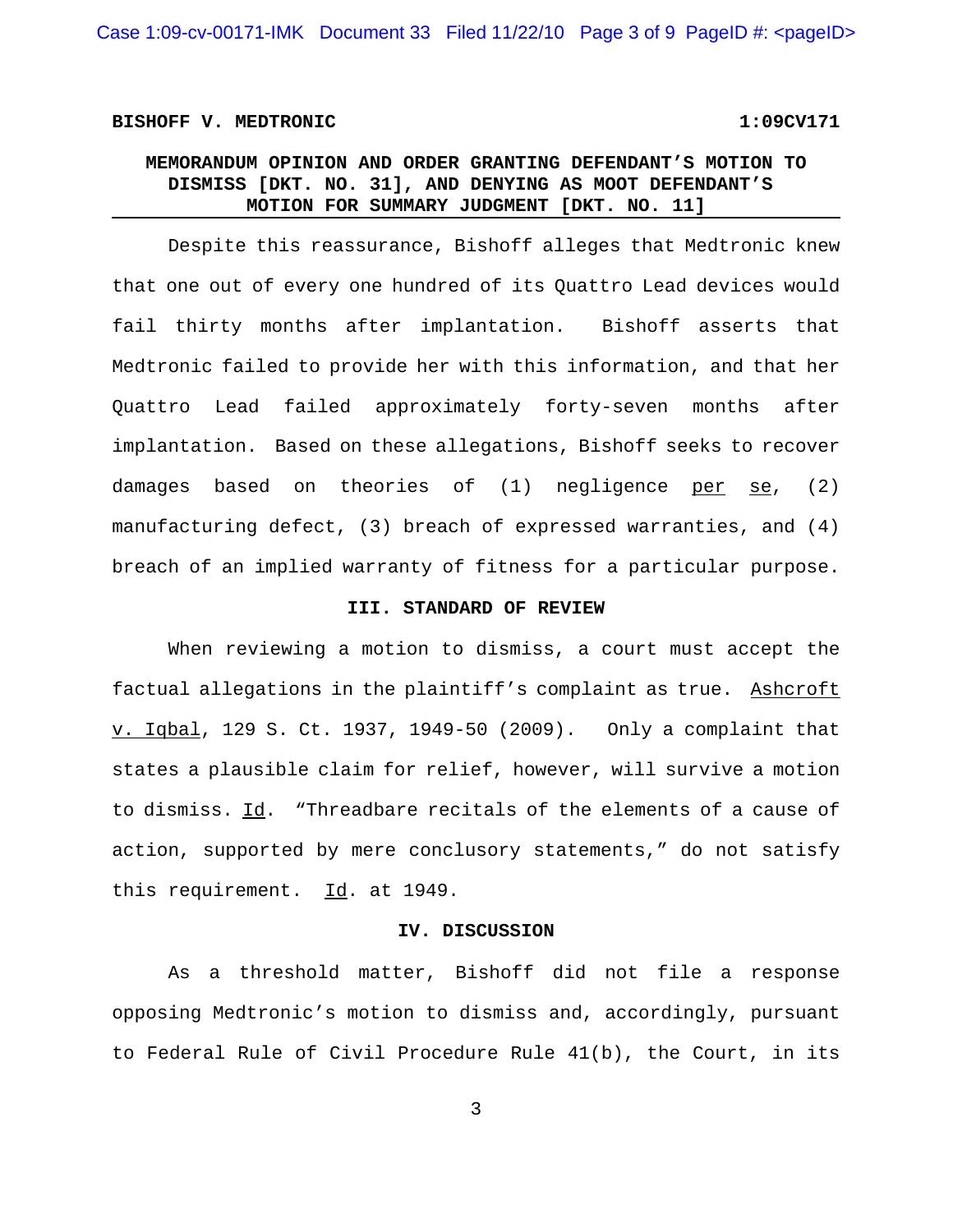### **BISHOFF V. MEDTRONIC 1:09CV171**

# **MEMORANDUM OPINION AND ORDER GRANTING DEFENDANT'S MOTION TO DISMISS [DKT. NO. 31], AND DENYING AS MOOT DEFENDANT'S MOTION FOR SUMMARY JUDGMENT [DKT. NO. 11]**

discretion, may dismiss Bishoff's claims for failure to prosecute. See Mitchell v. First Century Bank, Inc., No. 2:08-cv-6, 2008 WL 4145517 (N.D.W. Va. Sept. 8, 2008) (recognizing that a district court has discretion to dismiss an action based on a plaintiff's failure to prosecute). "It is recognized, however, that courts should not apply such an unforgiving and relentless sanction simply because a motion to dismiss goes unopposed." Mitchell at 2 (citing Reizakis v. Loy*,* 490 F.2d 1132, 1135 (4th Cir. 1974). Here, the Court need not address this issue further because, as discussed below, Bishoff's claims are either inadequately pleaded under the applicable Federal Rules of Civil Procedure or are preempted by the MDA.

## **A. The MDA and Federal Preemption of State Law Claims**

Under the MDA, the Food and Drug Administration ("FDA") applies a high level of scrutiny and review to Class  $III^1$  medical devices. This review is known as the Premarket Approval ("PMA") process. See Buckman Co. v. Plaintiffs' Legal Comm., 531 U.S. 341, 344 (2001). Through the PMA process, the FDA must weigh the "probable benefit to health from the use of the device against any

<sup>1</sup> Medtronic asserts throughout its motion to dismiss that its Quattro Lead is a class III device and Bishoff fails to assert otherwise.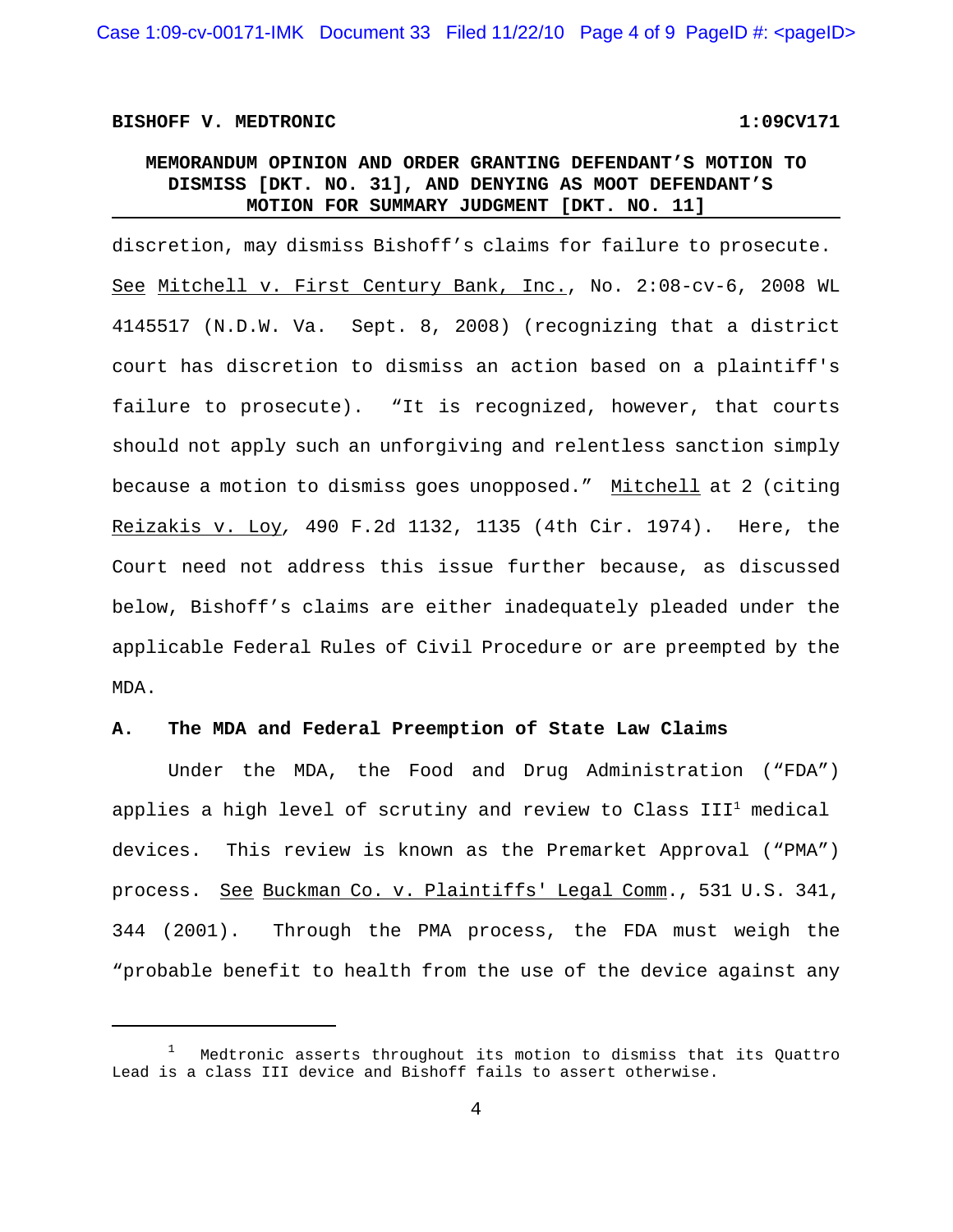Case 1:09-cv-00171-IMK Document 33 Filed 11/22/10 Page 5 of 9 PageID #: <pageID>

#### **BISHOFF V. MEDTRONIC 1:09CV171**

# **MEMORANDUM OPINION AND ORDER GRANTING DEFENDANT'S MOTION TO DISMISS [DKT. NO. 31], AND DENYING AS MOOT DEFENDANT'S MOTION FOR SUMMARY JUDGMENT [DKT. NO. 11]**

probable risk of injury or illness from such use." 21 U.S.C. § 360c(a)(2)(C). Pursuant to this, the FDA sometimes approves potentially life-threatening devices if they "offer great benefits in light of available alternatives." Riegel v. Medtronic, Inc., 552 U.S. 312, 318 (2008).

The MDA also preempts device regulations established by states or political subdivisions which differ from, or are greater than, the safety requirements imposed by the PMA process. 21 U.S.C. § 360k(a). Since the Supreme Court decided Riegel*,* courts have routinely held that state law claims for strict products liability, negligence, negligence per se, breach of warranty, failure to warn and manufacturing-and-design-defect are preempted. See In re Medtronic, Inc. Sprint Fidelis Leads Products Liab. Litig., 592 F. Supp.2d 1147, 1152 (D. Minn. 2009) (collecting cases). Courts, however, also have recognized that "Riegel left open a back door for plaintiffs: claims alleging that a manufacturer failed to adhere to the specifications imposed by a device's PMA are not preempted." Id.

## **B. Negligence per se and Manufacturing Defect**

Bishoff alleges that Medtronic failed to manufacture, assemble, test or inspect her Quattro Lead in accordance with the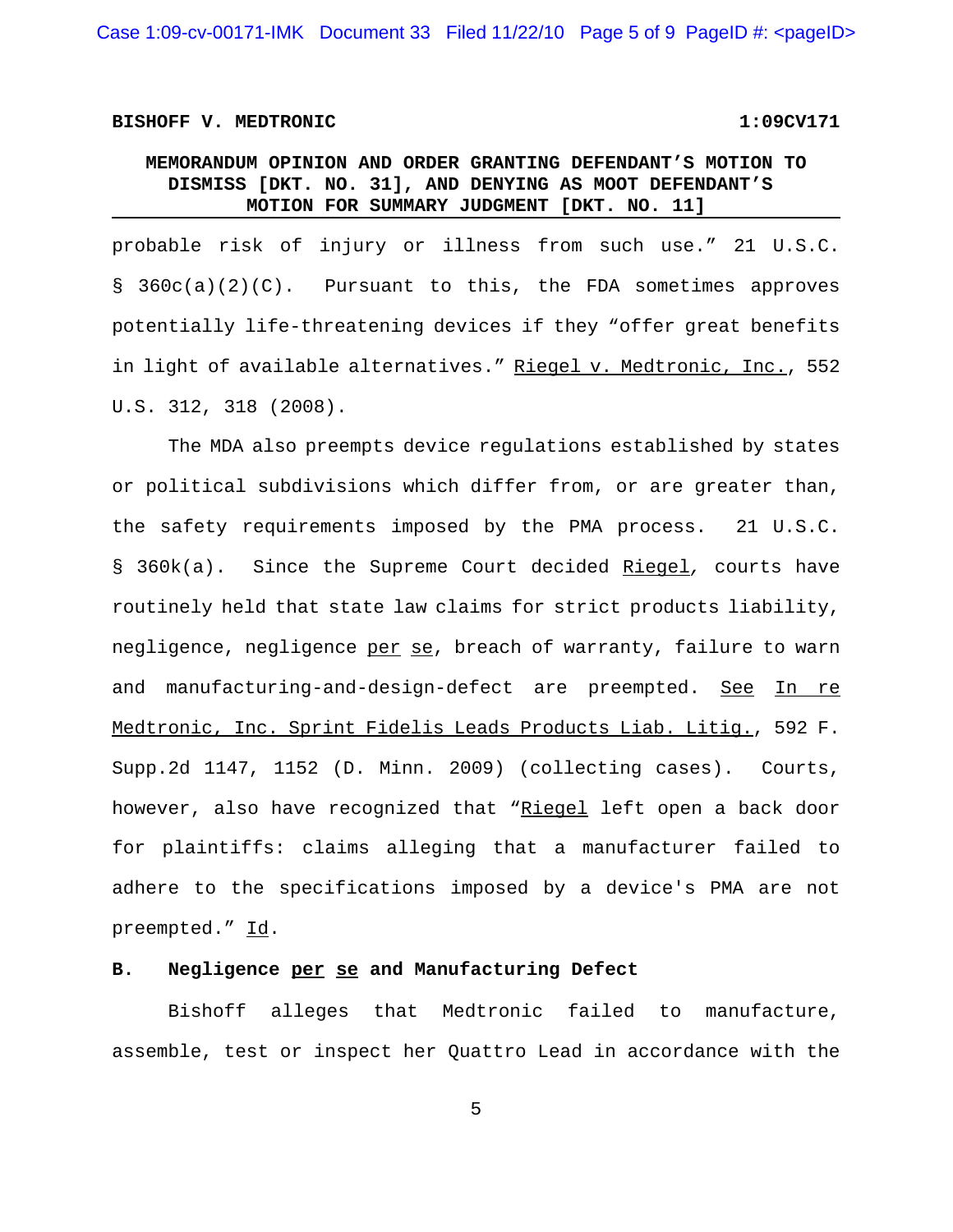Case 1:09-cv-00171-IMK Document 33 Filed 11/22/10 Page 6 of 9 PageID #: <pageID>

## **BISHOFF V. MEDTRONIC 1:09CV171**

# **MEMORANDUM OPINION AND ORDER GRANTING DEFENDANT'S MOTION TO DISMISS [DKT. NO. 31], AND DENYING AS MOOT DEFENDANT'S MOTION FOR SUMMARY JUDGMENT [DKT. NO. 11]**

requirements of the PMA process. While such allegations, if proven, might allow Bishoff to avoid preemption, she fails to support them with adequate facts.

For a medical device claim to survive a motion to dismiss, a plaintiff must provide enough factual detail to notify the defendant of the grounds on which her claim rests. See Sprint Fidelis Leads, 592 F. Supp.2d at 1152 . An allegation that a medical device manufacturer failed to comply with FDA regulations, without more, does not satisfy the pleading requirements of Rule  $8(a)$ . Id. To survive a motion to dismiss, the plaintiff's complaint must contain enough factual support to describe how the device manufacturer failed to comply with federal standards. Id.

In Sprint Fidelis Leads, the plaintiffs alleged that Medtronic used welding techniques that failed to comply with the FDA's regulations. Id. When reviewing this claim, the district court held that the plaintiffs had failed to establish a manufacturing defect claim that was plausible on its face because they had failed to identify how or why any FDA regulations prohibited the welding technique described in their complaint. Id.

In this case, Bishoff alleges without any factual support that Medtronic failed to comply with the PMA process and failed to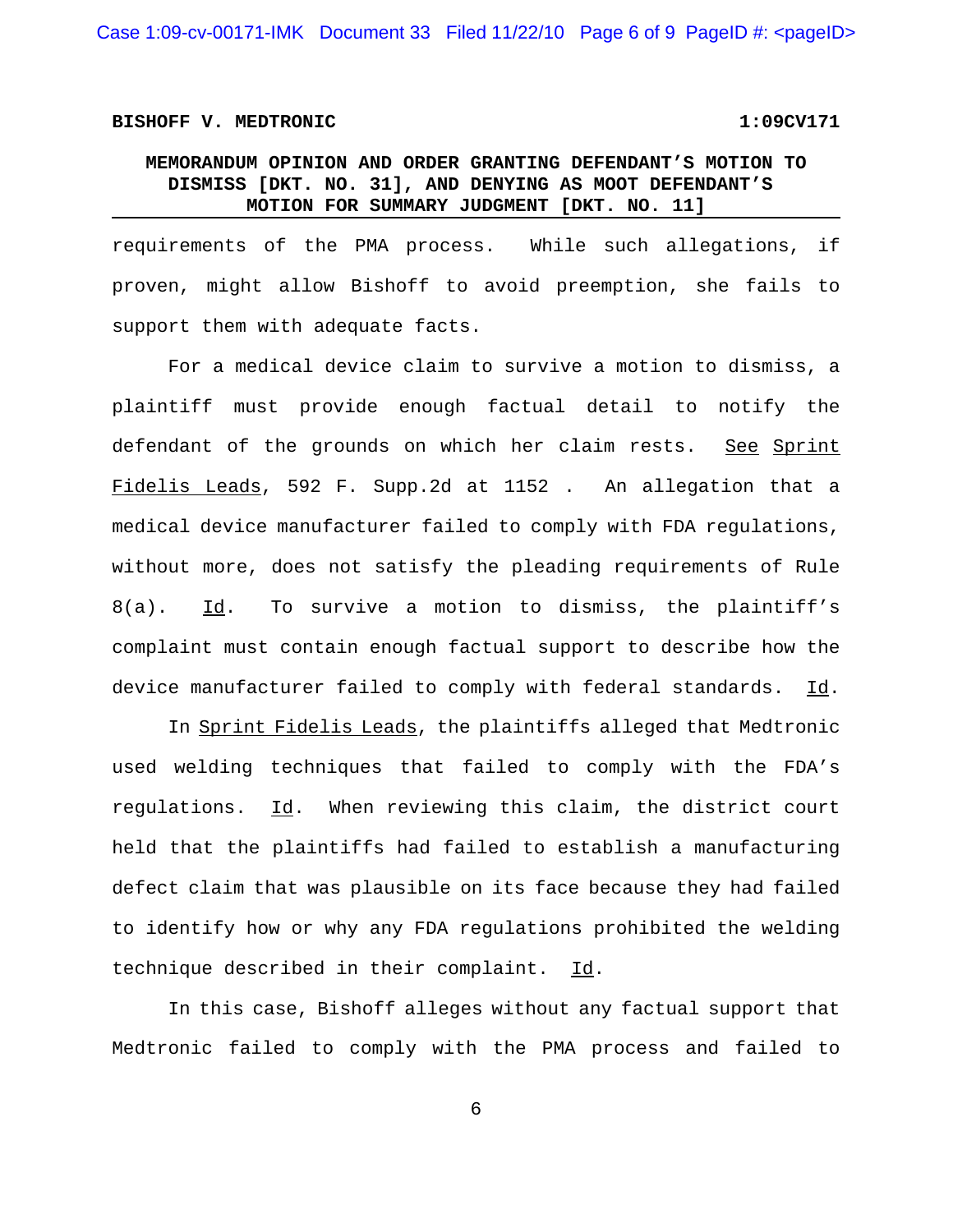Case 1:09-cv-00171-IMK Document 33 Filed 11/22/10 Page 7 of 9 PageID #: <pageID>

## BISHOFF V. MEDTRONIC 1:09CV171

# **MEMORANDUM OPINION AND ORDER GRANTING DEFENDANT'S MOTION TO DISMISS [DKT. NO. 31], AND DENYING AS MOOT DEFENDANT'S MOTION FOR SUMMARY JUDGMENT [DKT. NO. 11]**

assemble Bishoff's device in the manner required by the FDA's regulations. Without specific factual support in her complaint identifying how or why Medtronic failed to comply with the PMA process, however, Bishoff's allegations of negligence per se and manufacturing defect fail to state a plausible claim under Rule 8(a). See In Re Sprint Fidelis Leads, 592 F. Supp.2d at 1158.

## **C. Breach of Express Warranties**

Bishoff also alleges that Medtronic provided false representations to her and made express warranties by providing assurances of safety that exceeded the requirements of the PMA process. As to this issue, one court recently observed that "the federal courts are divided as to whether breach of express warranty claims are preempted by" the MDA. Parker v. Stryker Corp., 584 F. Supp.2d 1298, 1302 (D. Colo. 2008). This Court need not resolve that issue at this time, however, because Bishoff's express warranty claim is inadequately pleaded.

The complaint contains only generalized statements alleging that Medtronic breached an express warranty by stating that her Quattro Lead was "fine" and not subject to a recall. Taken at face value, these bare statements fail to establish the creation of an express warranty that Medtronic's product met safety standards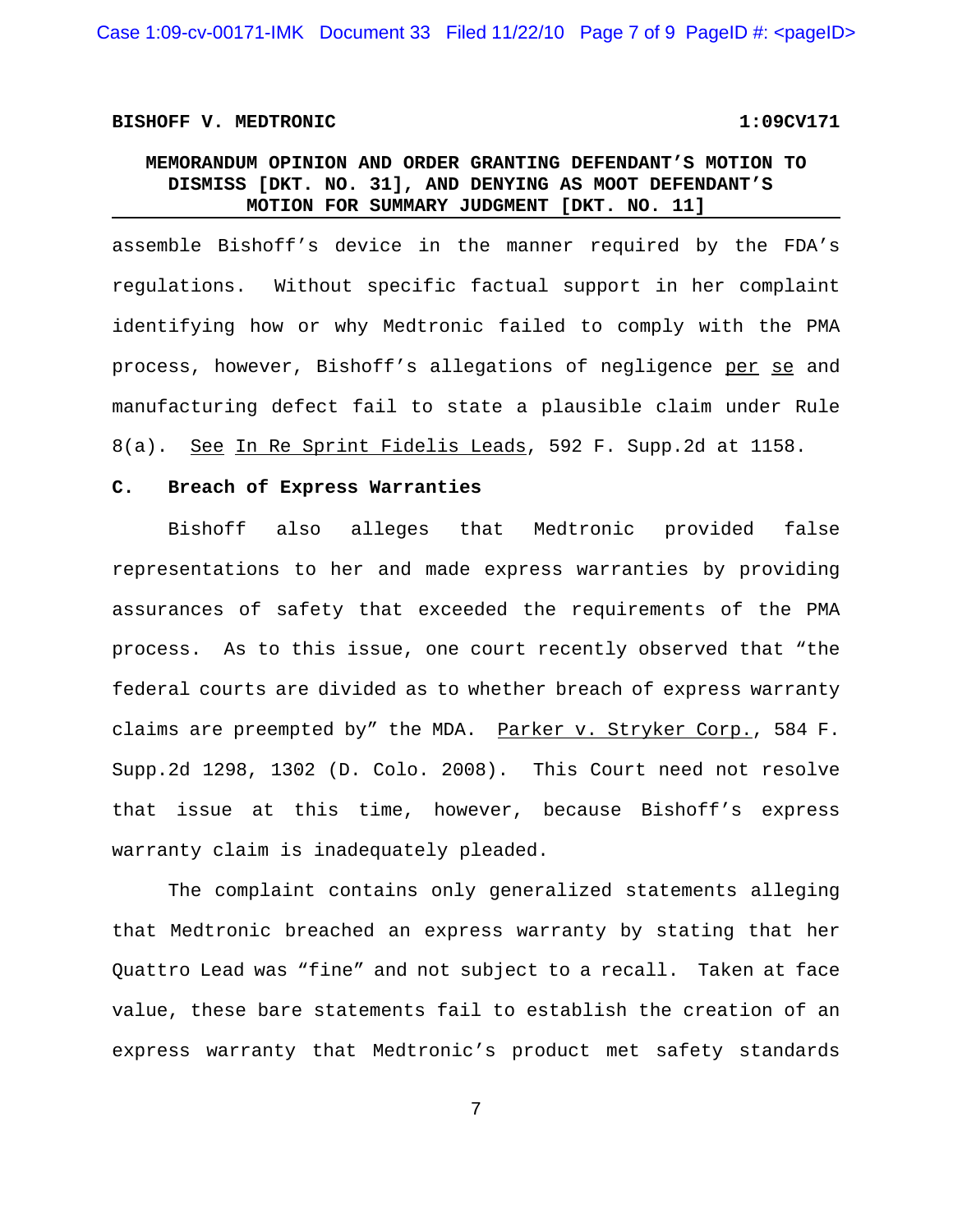Case 1:09-cv-00171-IMK Document 33 Filed 11/22/10 Page 8 of 9 PageID #: <pageID>

## **BISHOFF V. MEDTRONIC 1:09CV171**

# **MEMORANDUM OPINION AND ORDER GRANTING DEFENDANT'S MOTION TO DISMISS [DKT. NO. 31], AND DENYING AS MOOT DEFENDANT'S MOTION FOR SUMMARY JUDGMENT [DKT. NO. 11]**

exceeding the requirements of the PMA process or the FDA's regulations. Because Bishoff has not explained how these statements created an express warranty, she fails to state a plausible claim for breach of express warranties under Rule 8(a). See Parker, 584 F. Supp. 2d at 1303.

### **D. Breach of Implied Warranty of Fitness for a Particular Purpose**

Finally, Bishoff's claim for breach of an implied warranty of fitness for a particular purpose fails because it is preempted under 21 U.S.C. § 360k(a). Completion of the PMA process results in the FDA's approval of a medical device for sale and manufacture. See Riegel, 552 U.S. at 317-18. To state a claim for breach of an implied warranty of fitness for a particular purpose under West Virginia law, Bishoff would need to establish that her device was unfit for its intended purpose. See W. Va. Code § 46-2-315; Jones, Inc. v. W. A. Wiedebusch Plumbing & Heating Co., 201 S.E.2d 248, 257 (W. Va. 1973). The FDA's approval of Medtronic's device through the PMA process belies such a claim and preempts any claim that Bishoff's device was unfit for its intended purpose. See In re Sprint Fidelis Leads, 592 F. Supp.2d at 1164.